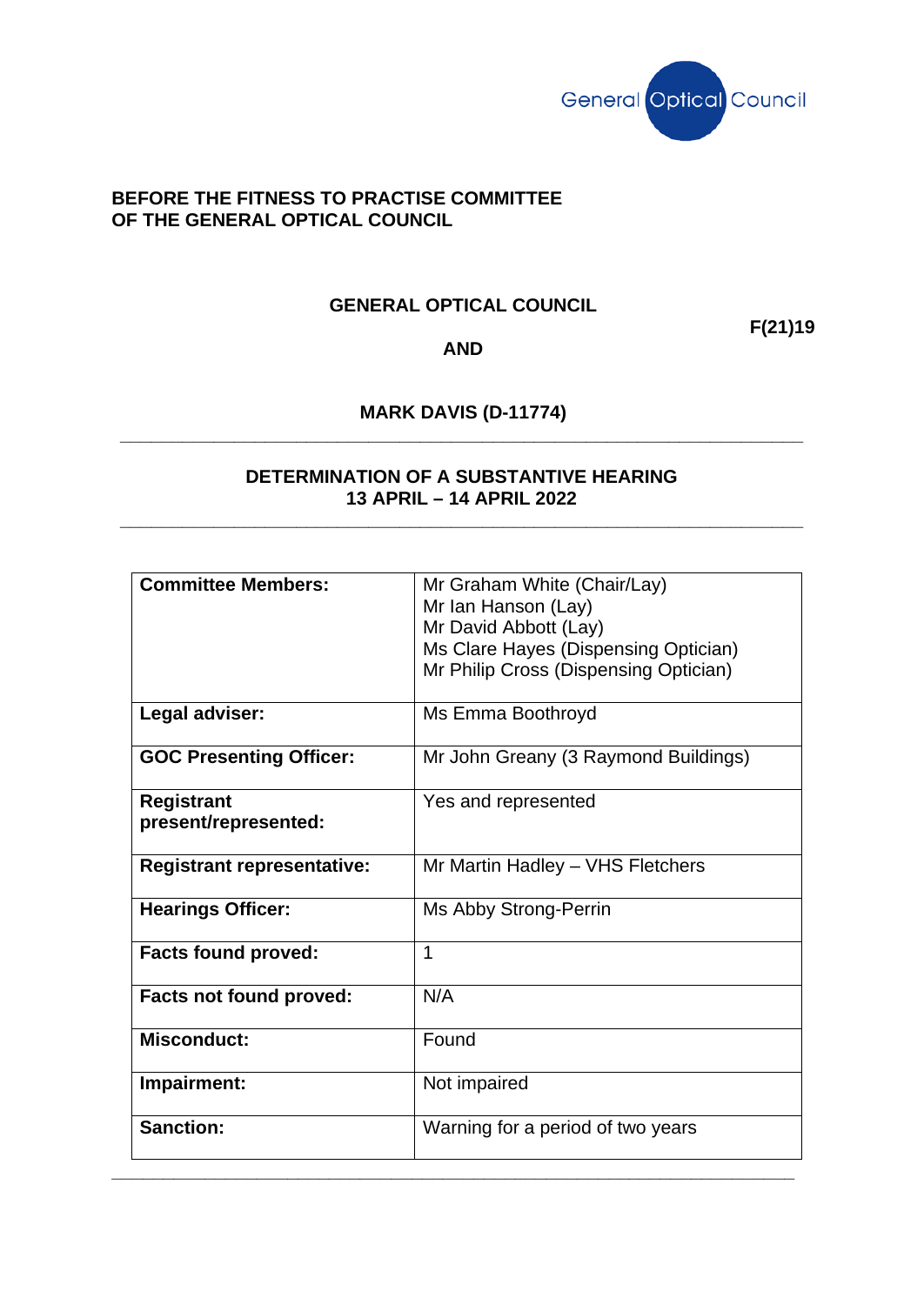

# **ALLEGATION**

*The Council alleges that in relation to you, Mr Mark Jeffrey Davis (D-11774), a registered dispensing optician:*

*1. On or around 2 November 2020, you were administered with a simple caution for Possession of Extreme Pornography;*

*And by virtue of the facts set out above, your fitness to practise is impaired by reason of misconduct.*

# **DETERMINATION**

## **Admissions in relation to the particulars of the allegation**

1. At the outset of the hearing the Registrant admitted the factual particulars of the allegation. The Chair announced that those facts had been found proved on the basis of the Registrant's admissions.

### **Background to the allegations**

2. On 23 January 2020, the Registrant was arrested and questioned by redacted Police on suspicion of possessing indecent images. Further enquiries and an analysis of the Registrant's media devices revealed that he had downloaded 7 videos to his computer which depicted grossly offensive sexual acts including intercourse with animals. The Registrant admitted downloading this material in his interview. On 2 November 2020, the Registrant accepted a simple caution for Possession of Extreme Pornography and accordingly no charges were brought.

### **Findings in relation to misconduct.**

- 3. Having found the facts of the allegation proved the Committee went on to determine whether the facts amounted to the ground of misconduct.
- 4. The Committee heard submissions from Mr Greany on behalf of the Council and from Mr Hadley on behalf of the Registrant. The Council submitted that the Registrant had breached the law and the nature of the videos downloaded by the Registrant were such so as to be seen as disgraceful by a reasonable person and had brought the profession into disrepute. On behalf of the Registrant, it was accepted that the conduct did amount to misconduct.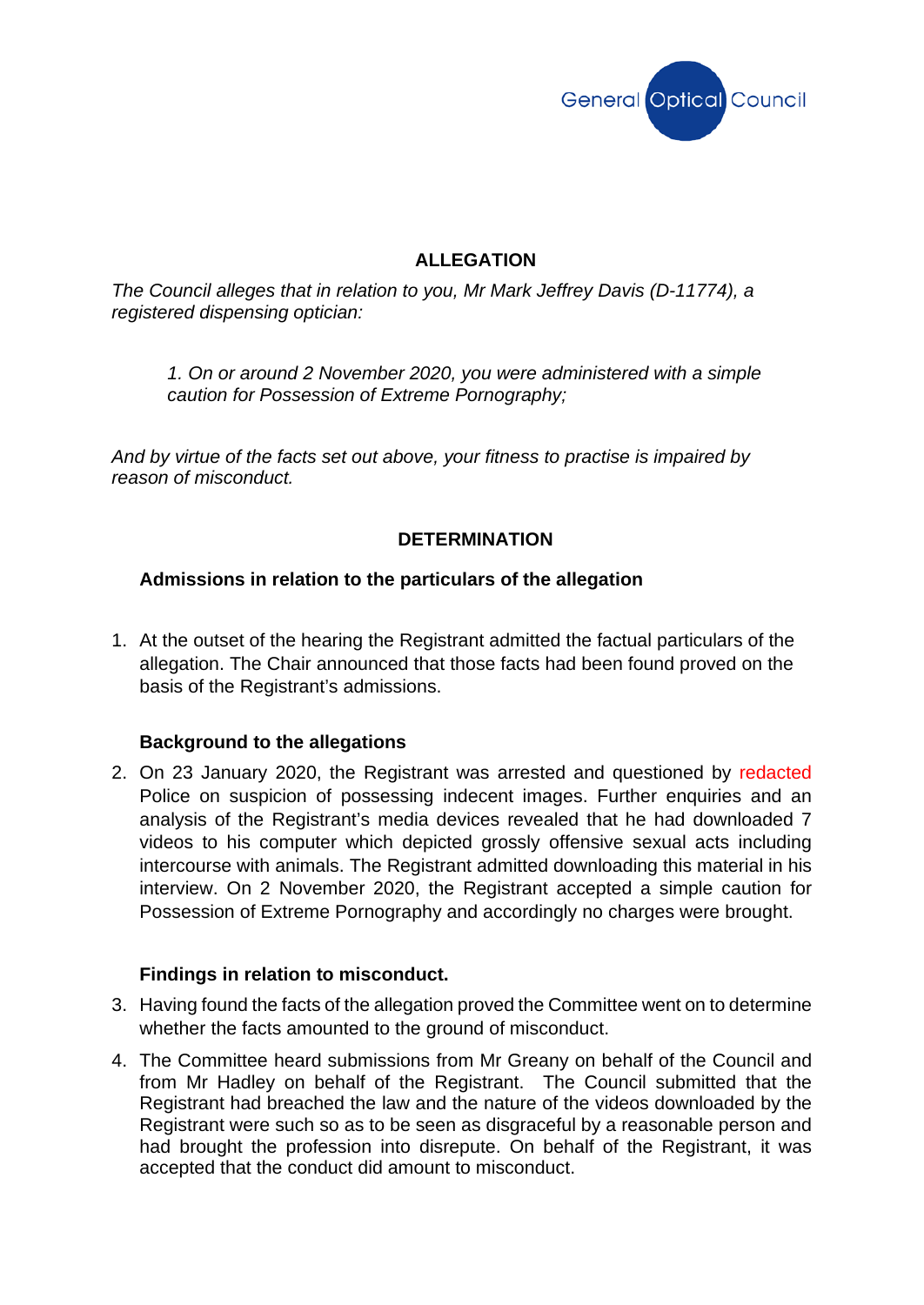

- 5. The Committee has accepted the advice of the Legal Adviser who referred to the case of *Roylance v General Medical Council (no2) [2000] 1 AC 311* and *Nandi v GMC [2004] EWHC 2317 (Admin)* and *Spencer v General Osteopathic Council [2012] EWHC 3147 (Admin)*. The Committee was reminded and accepted that misconduct was a matter for its professional judgement and no burden or standard of proof applied.
- 6. The Committee considered the "Council's Standards of Practice for Optometrists and Dispensing Opticians" (April 2016). The Committee considered in particular Standard 17 which states, "*Do not damage the reputation of your profession through your conduct."* The Committee was in no doubt that the conduct of the Registrant in downloading multiple images of extreme pornography which amounted to a criminal offence would be considered deplorable by fellow practitioners. The Committee considered that the Registrant, by his actions, had damaged the reputation of the profession and brought it into disrepute. The Committee considered this behaviour was a significant falling short of the standards expected of a professional.
- 7. The Committee therefore found that the admitted facts amount to misconduct.

#### **Findings regarding impairment**

- 8. The Committee next went on to consider whether the Registrant's fitness to practise is impaired by virtue of the misconduct. The Committee heard submissions from Mr Greany on behalf of the Council who submitted that a finding of impairment was required to uphold proper standards of conduct and behaviour. Mr Greany made it clear that this was not a case which gave rise to a risk to patients.
- 9. Mr Hadley on behalf of the Registrant submitted that the Registrant's fitness to practise was not impaired given the significant level of insight and remediation demonstrated. Mr Hadley submitted that there was no necessity for a finding of impairment to be made in these circumstances. Mr Hadley referred the Committee to the case of *CHRE v NMC & Paula Grant [2011] EWHC 927 and* stated that the power to warn the Registrant would be available (unlike in the Grant case) and so a finding of no impairment would not amount to a complete acquittal.
- 10.The Committee accepted the advice of the Legal Adviser who advised the Committee that the question of impairment was a matter of its independent judgement taking into account all of the material it has seen and heard so far. She reminded the Committee that a finding of impairment does not automatically follow a finding of misconduct and outlined the relevant principles set out in the cases of *Cheatle v GMC [2009] EWHC 645 (Admin), CHRE v NMC & Paula Grant [2011] EWHC 927* and *Cohen v GMC [2008] EWHC 581 (Admin)*.
- 11.The Committee had regard to the oral evidence of the Registrant who set out all the steps he had taken to prevent a repeat of his misconduct. The Committee considered that the Registrant was open and transparent in his evidence and answered difficult questions truthfully. The Committee also took into account the Registrant's written statement and reflection and the reference from redacted.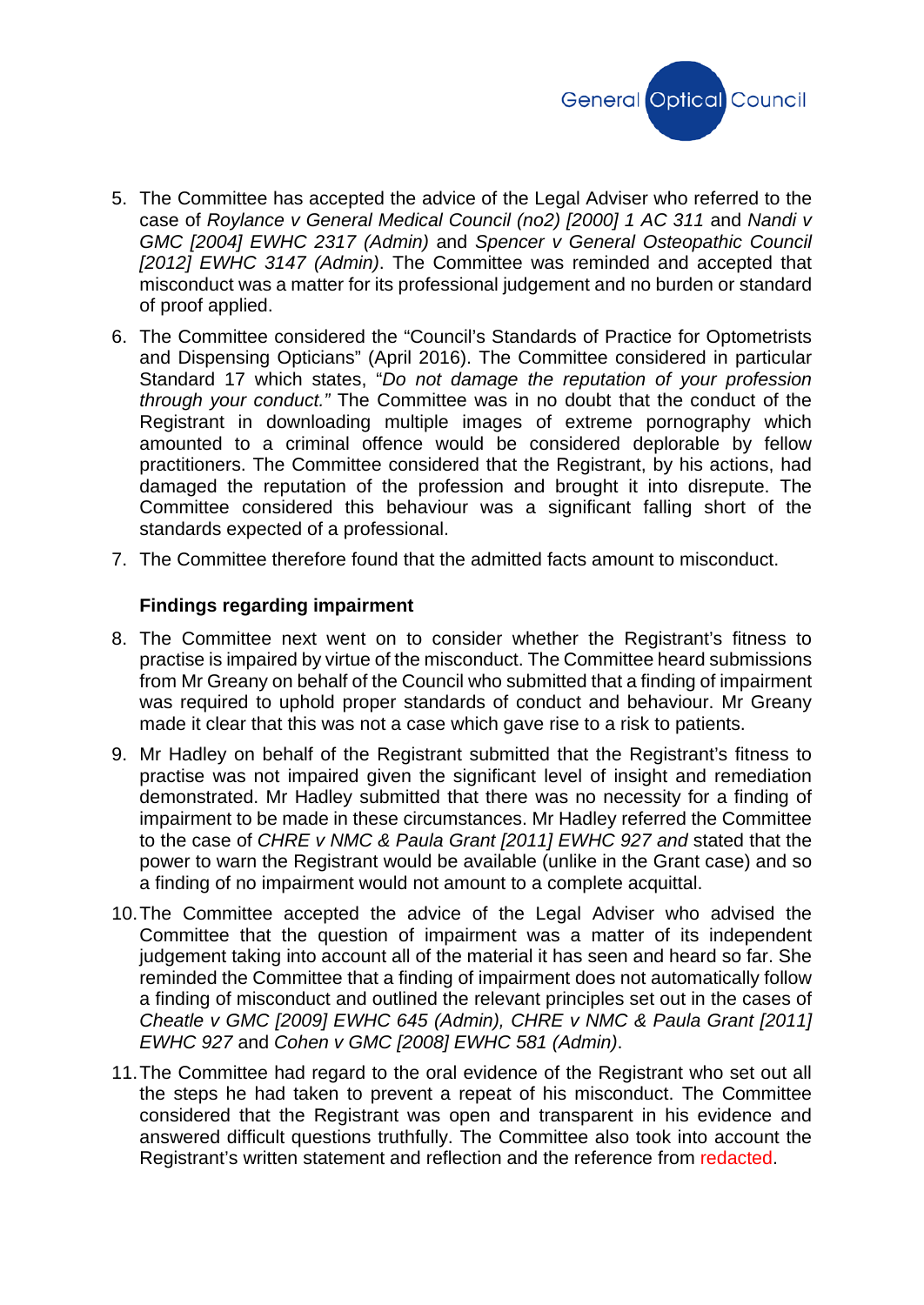

- 12. In the Committee's view, the Registrant has demonstrated insight into the seriousness of his misconduct and its potential impact on patients and the wider profession. The Committee considered that the Registrant's remorse and apology was sincere, and it was clear to the Committee from his evidence that the Registrant was committed to his profession and had a genuine understanding that his misconduct had damaged the reputation of his profession.
- 13.The Committee had careful regard to Silber J's guidance in *Cohen v GMC [2008] EWHC 581 (Admin)* that Committees should take account of:
	- Whether the conduct which led to the charge is easily remediable;
	- Whether it has been remedied; and
	- Whether it is highly unlikely to be repeated.
- 14.The Committee noted that behavioural issues of this kind can be difficult to remediate, especially if they are deep seated and have persisted for a lengthy period. The Committee noted that the videos were downloaded for sexual gratification and were stored on the Registrant's computer. However, the Committee had regard to the significant impact that the Registrant's arrest had on him and the steps he has taken to address his misconduct. The Committee heard extensive evidence from the Registrant about the steps he had taken to educate himself about extreme pornography and its impact on the individuals involved in making such videos. The Committee considered that the Registrant had developed a genuine insight and understanding about his misconduct and the reasons why it arose.
- 15.The Committee took into consideration that the Registrant had undertaken a number of online counselling sessions, both as an individual and in a group to address his pornography viewing. The Committee noted that the Registrant was candid that he had not ceased viewing pornography immediately. However, the Registrant stated he had felt shame and remorse and these feelings overtook any gratification and he has not watched pornography for a significant period of time. The Committee noted the steps the Registrant had taken to install software blockers on his home computer and mobile phone, with a password unknown to him. The Committee noted that the Registrant was open and honest with redacted and had support mechanisms in place to return to counselling if it was required.
- 16.The Committee also noted that the videos were downloaded over a relatively short period in 2018 and there has been no repetition of the misconduct. The Registrant has continued to work since the caution was administered and complied with the requirements placed upon his registration. He has an unblemished career of over 40 years.
- 17.The Committee took into account the character evidence submitted by the Registrant's redacted and considered that this demonstrated that [they] were aware of the Registrant's difficulties and was supportive of him.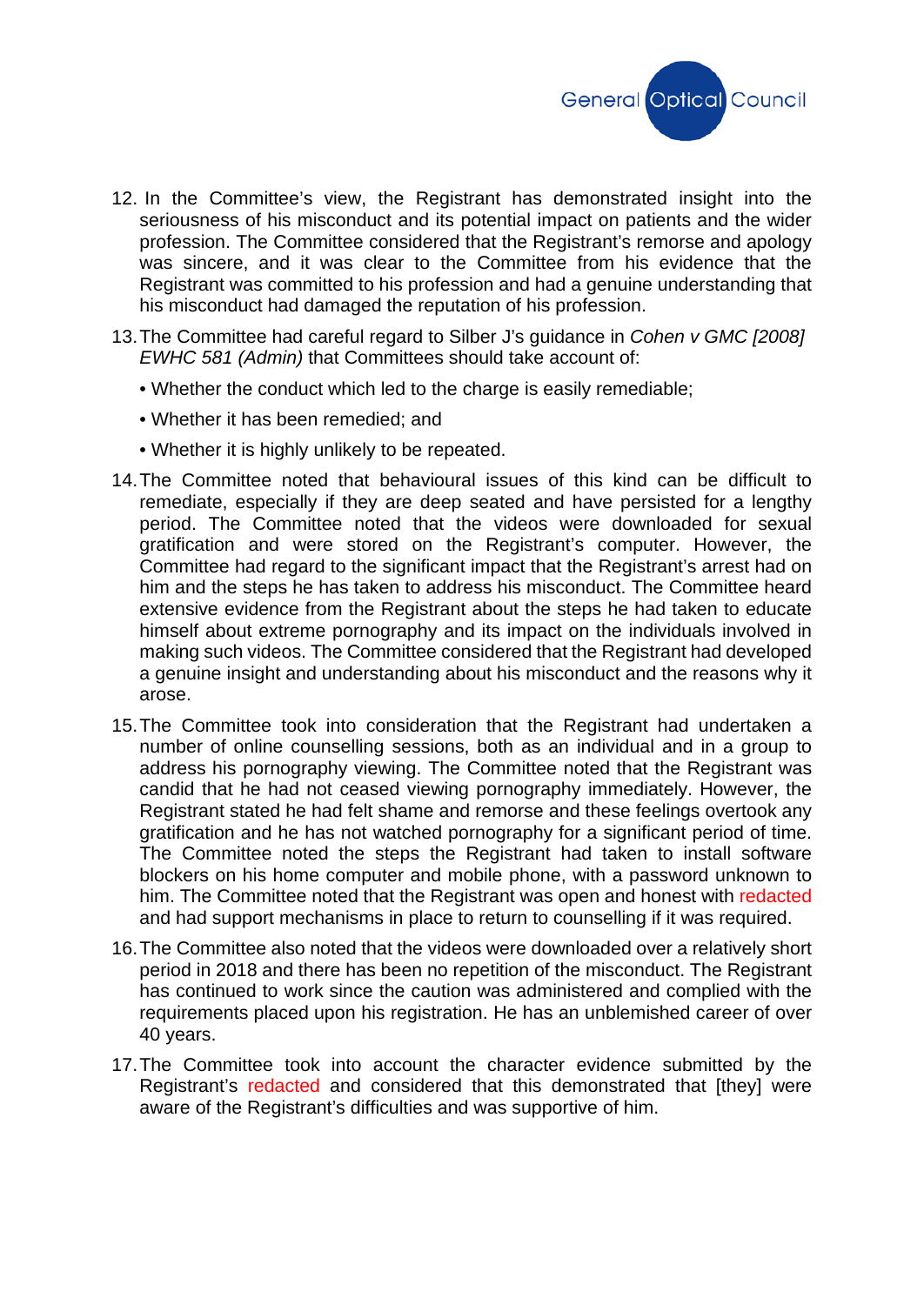

- 18.In light of its findings in relation to insight and remediation, the Committee considered that there is a very low risk that the Registrant would repeat matters of the kind found proved.
- 19.The Committee went on to consider whether a finding of impairment is necessary on public interest grounds. In addressing this component of impairment, the Committee had careful regard to the critically important public issues identified by Silber J in the case of Cohen when he said:

*"Any approach to the issue of whether .... fitness to practise should be regarded as 'impaired' must take account of…the collective need to maintain confidence in the profession as well as declaring and upholding proper standards of conduct and behaviour."*

- 20.The Committee considered this matter very carefully. The Committee concluded that whilst there was no harm caused to patients or the public the Registrant's misconduct had the potential to seriously undermine public trust in the profession.
- 21.The Committee had careful regard to the remorse, remediation and significant insight shown by the Registrant and all the factors set out above. The Committee noted that the Registrant has been through an arrest and detention by the Police and a robust fitness to practise process. The Registrant has been open and transparent from the very outset and has given evidence before this Committee candidly. The Committee did not underestimate how difficult this process has been and it took into account the evidence that Registrant gave about the impact of his misconduct on his family. The Committee accepted that the Registrant had genuine and complete insight and had taken all reasonable steps to remediate his failings.
- 22.The Committee considered that public confidence in the profession and the regulator would not be undermined if a finding of current impairment was not made taking into account all of the circumstances of this case.
- 23.For these reasons the Committee finds that the Registrant's fitness to practise is not currently impaired.

### **Declaration**

24.The Committee makes a formal declaration that the Registrant's fitness to practise is not impaired.

### **Warning**

25.The Committee has heard submissions from Mr Greany on behalf of the Council who submitted that a warning should be issued in this case to uphold professional standards. Mr Greany referred to the relevant factors in the Indicative Sanctions Guidance and submitted that the circumstances of this case met the criteria for the imposition of a warning. Mr Hadley on behalf of the Registrant questioned whether a warning was necessary given the extensive remediation and insight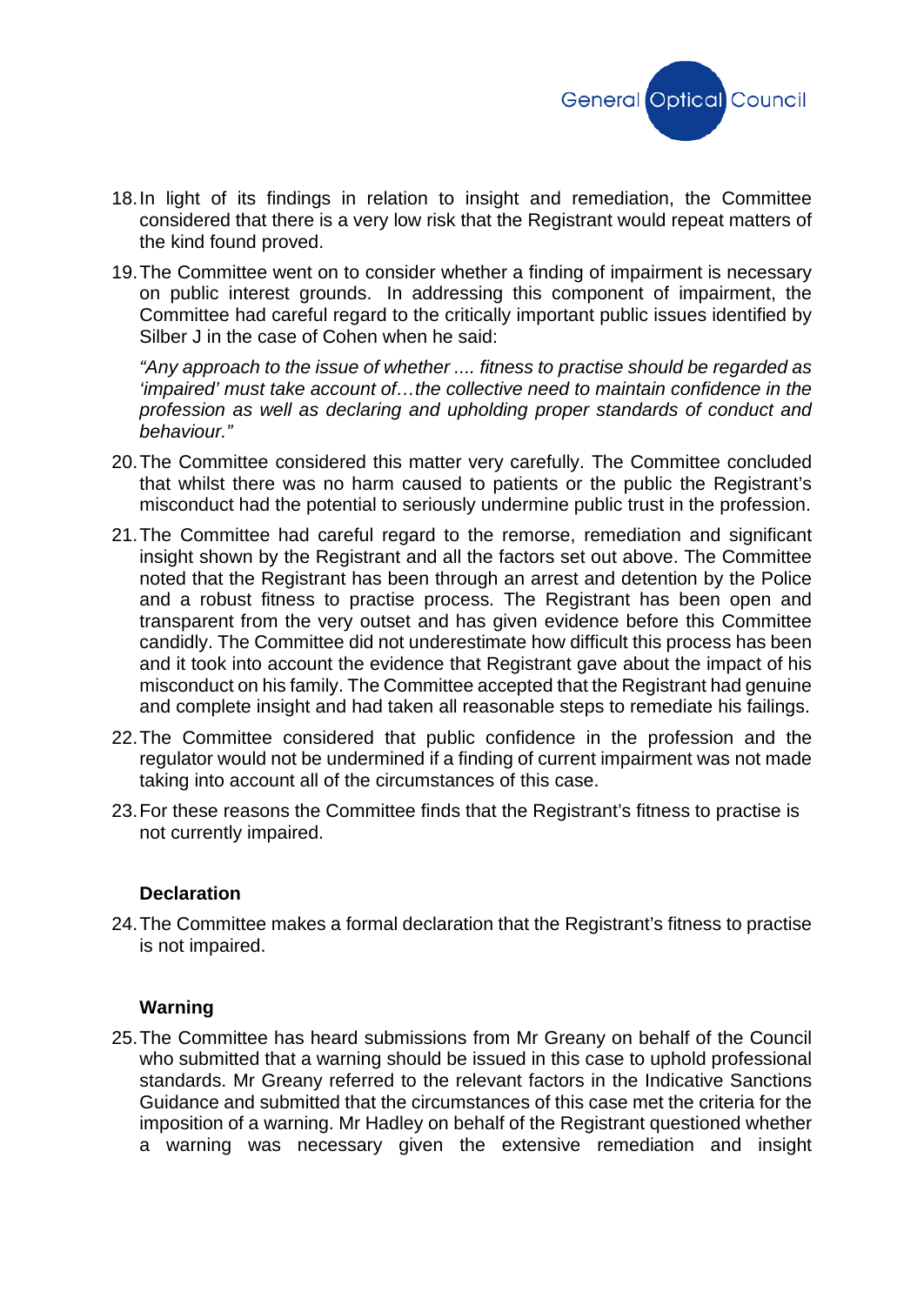

demonstrated by the Registrant which ensured that there would be no repetition of the misconduct.

- 26.The Committee accepted the advice of the Legal Adviser who referred it to the Indicative Sanctions Guidance and reminded the Committee that it was required to take account of all of the circumstances when deciding whether a warning was an appropriate and proportionate response.
- 27.The Committee was satisfied that the Registrant has expressed genuine regret, has a previous good history and there has been no repetition of the misconduct. The Committee noted its earlier findings that the Registrant had developed genuine and meaningful insight and had taken effective steps to prevent any repetition.
- 28.However, as the Committee has set out in its determination above the Registrant misconduct was serious and resulted in a police caution. The Registrant's conduct had fallen far short of the standards required of him and had brought the profession into disrepute.
- 29.The Committee considered that although it had found that the risk of repetition is low, a repeat of the misconduct would likely result in a finding of impaired fitness to practice. The Committee noted that although the threshold of current impairment has not been reached there was a need to formally record its concerns in order to convey to the Registrant and the wider profession that his misconduct was serious and there should be no repetition.
- 30.The Committee considered that the warning should continue for a period of two years. The Committee decided that this was a proportionate period and reflected the seriousness of the misconduct whilst also taking account of the mitigating factors referred to above.
- 31.The Committee is of the view that it is appropriate to warn the Registrant as follows:

"Downloading and viewing extreme pornography is a serious issue. You are warned not to repeat the behaviour which led to your caution. Any future repetition would have an adverse effect on the public's confidence in the profession and may lead to a future finding of impairment by a Fitness to Practise Committee. You are specifically reminded to adhere to the standards of your profession, and in particular to:

17.1 Ensure your conduct, whether or not connected to your professional practice, does not damage public confidence in you or your profession."

31. This warning shall expire on 14 April 2024.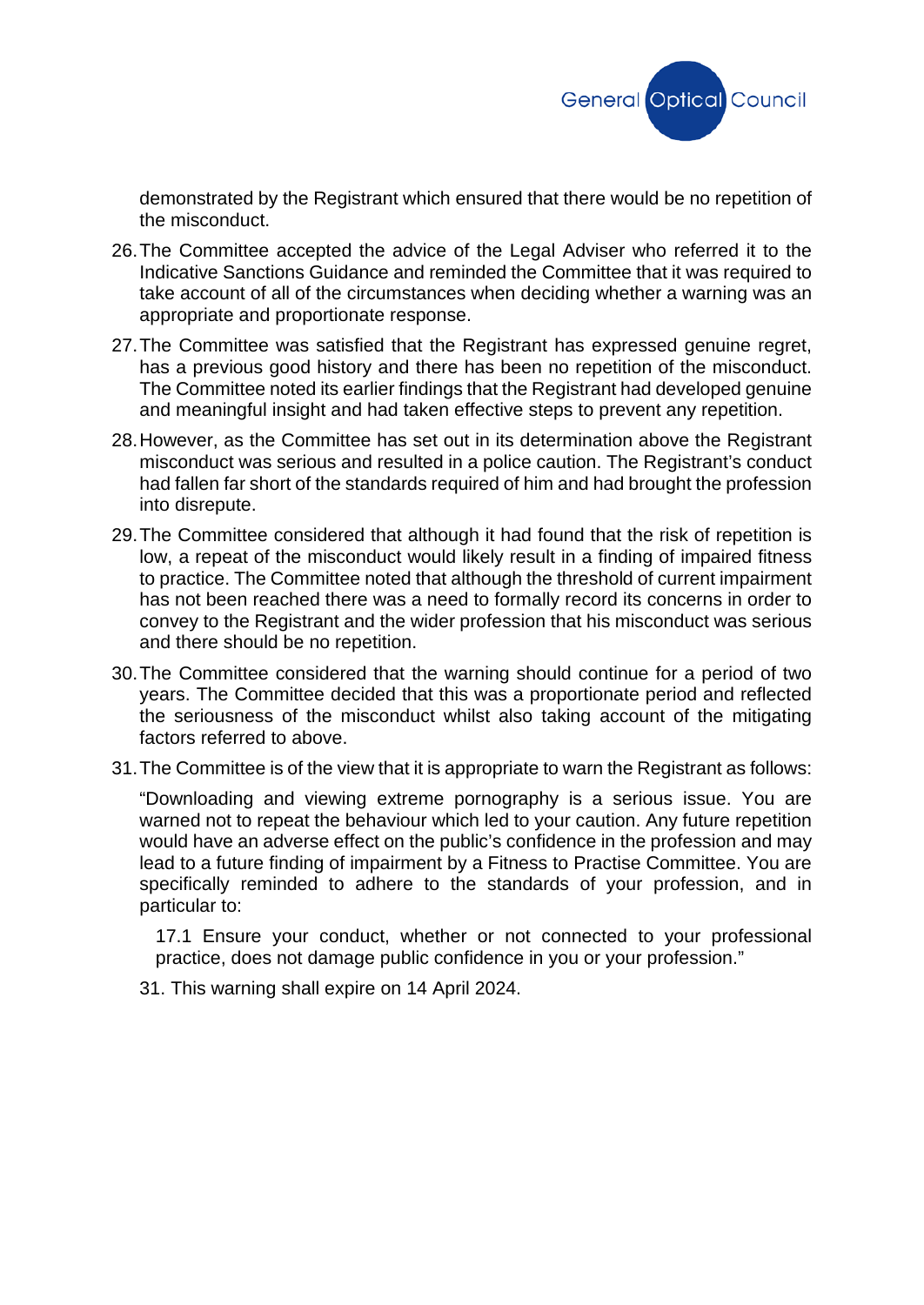

# **Chair of the Committee: Mr Graham White**

**Signature** …………………………………………. **Date: 14 April 2022**

**Registrant: Mr Mark Davis**

| <b>Date: 14 April 2022</b> |
|----------------------------|
|                            |